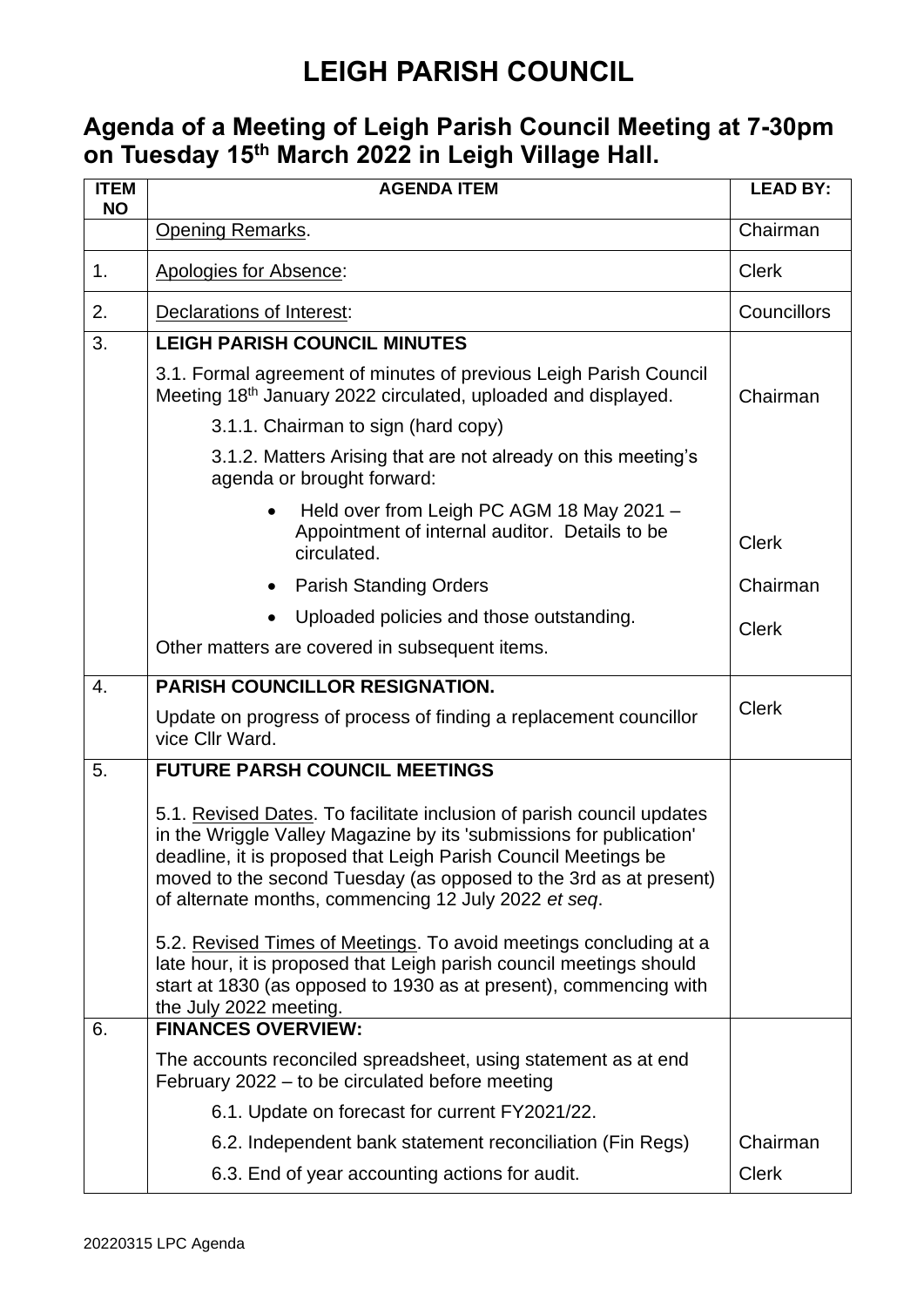| <b>ITEM</b><br><b>NO</b> | <b>AGENDA ITEM</b>                                                                                                                | <b>LEAD BY:</b>   |
|--------------------------|-----------------------------------------------------------------------------------------------------------------------------------|-------------------|
|                          | 6.4. Application and use of Community Infrastructure Funds<br>(CIL) in sub-fund.                                                  | <b>Clerk</b>      |
| 7.                       | <b>APPROVAL OF PAYMENTS.</b>                                                                                                      |                   |
|                          | A consolidated schedule of payments is attached for review,<br>additions and agreement by Councillors - including:                |                   |
|                          | 7.1. Nil payments made since previous meeting, for formal<br>approval record in minutes. (Current) Total: £0                      |                   |
|                          | 7.2. Payments for agreement in meeting $-$ Currently: TBC as<br>per attached schedule when finalized.                             |                   |
|                          | 7.2.1. Impact of updated clerk NALC pay rates. (Basis TBC)                                                                        |                   |
|                          | 7.3. Expected payments pending next meeting. See Schedule                                                                         |                   |
| 8.                       | LEIGH PARISH COUNCIL LETTER TO DORSET COUNTY CHIEF<br><b>EXECUTIVE (CEO)</b>                                                      |                   |
|                          | Subject: Failure of Dorset Council to provide adequate service.<br>Response from CEOs office dated 20 Jan, and others see items   |                   |
|                          | Updates on associated 4 points raised to be included<br>$\circ$<br>under Item 14 'Planning' and 'Highways and Byways' Item<br>16. | Chairman          |
| 9.                       | PARISH COUNCIL (CLERK) INFORMATION STORAGE REVIEW                                                                                 |                   |
|                          | Cllr J Dixon's paper circulated                                                                                                   | Cllr J Dixon      |
| 10.                      | PLAYPARK UPDATE. General update.                                                                                                  |                   |
|                          | 10.1. Repairs and works in response to the 2021 RoSPA Report.<br>Notes circulated. (Next RoSPA safety inspection due in May 2022) | <b>Cllr Scutt</b> |
| 11                       | <b>VILLAGE GREEN UPDATE.</b> General Update.                                                                                      | Chairman          |
|                          | Grass Cutting (including Play Park.) 2022.                                                                                        | <b>Clerk</b>      |
| 12.                      | <b>CLIMATE CHANGE INITIATIVE. Update</b>                                                                                          | Cllr C Dixon      |
| 13                       | <b>FLOOD ALLEVIATION.</b>                                                                                                         |                   |
|                          | 13.1. East stream update                                                                                                          | Chairman /        |
|                          | 13.2. West steam update                                                                                                           | Flood Warden      |
| 14.                      | <b>PLANNING</b>                                                                                                                   |                   |
|                          | 14.1. County Planning Communications and yet to be Authorised                                                                     |                   |
|                          | Developments:                                                                                                                     |                   |
|                          | The Poplars - Three Gates.<br>$\circ$                                                                                             | Chairman          |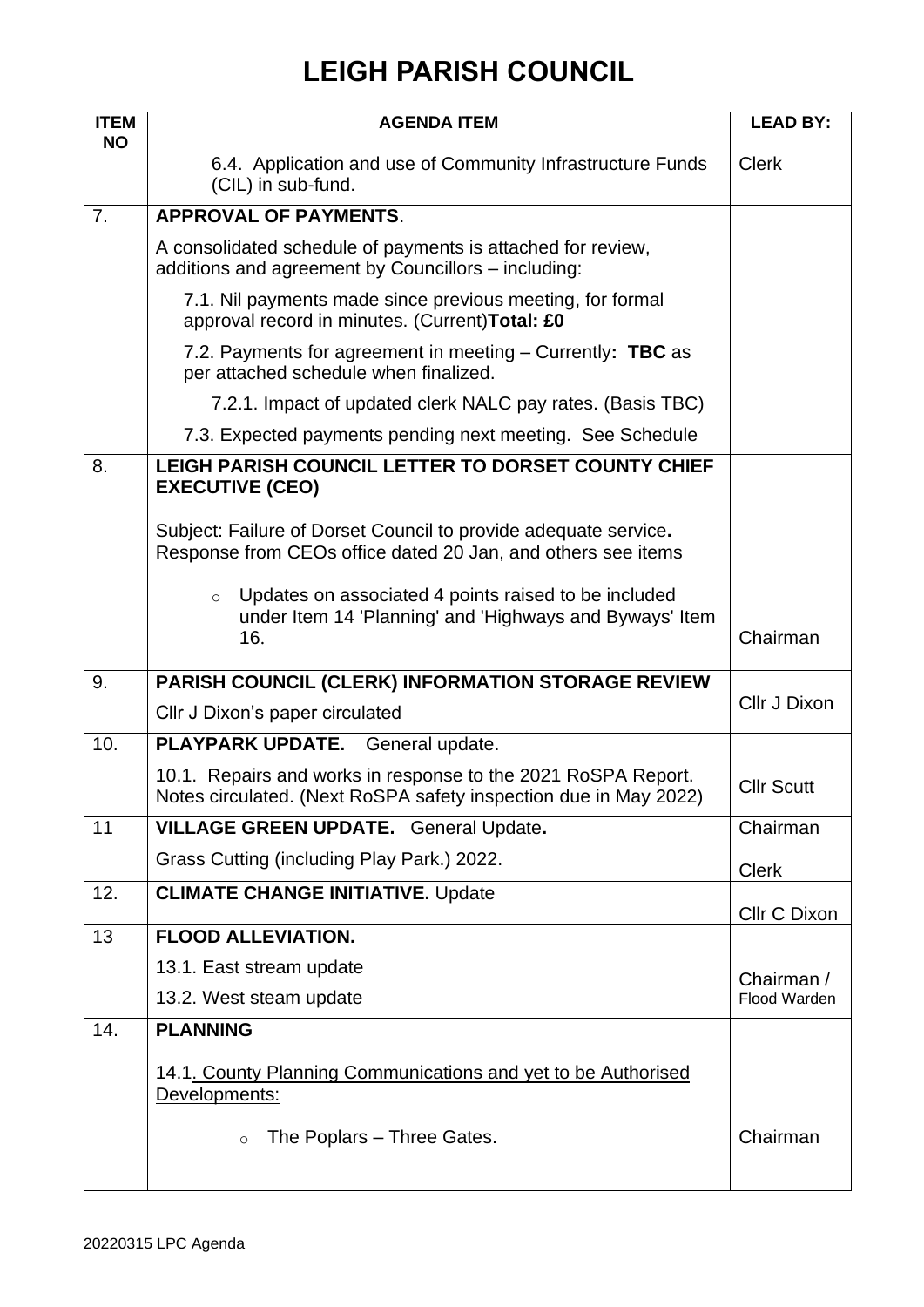| <b>ITEM</b><br><b>NO</b> | <b>AGENDA ITEM</b>                                                                                                                   | <b>LEAD BY:</b>     |
|--------------------------|--------------------------------------------------------------------------------------------------------------------------------------|---------------------|
|                          | Dwelling just within Leigh parish border with Batcombe<br>$\circ$<br>(High Stoy) parish.                                             |                     |
|                          | 14.2. To consider Parish Planning Matters. Updates since<br>previous meeting.                                                        | <b>Parish Clerk</b> |
|                          | P/FUL/2022/00644 Agricultural Access at DT9 6HT.<br>$\bullet$<br>Response required since previous meeting, deadline 3 March<br>2022. |                     |
|                          | P/VOC/2021/05531. Hunts Bridge Farm. Permission granted<br>9 February 2022.                                                          |                     |
|                          | P/FUL/2021/05103. Frampton Farm. All weather riding arena.<br>$\bullet$<br>Permission granted 10 February 2022.                      |                     |
|                          | <b>Awaiting Decisions (see previous minutes):</b>                                                                                    |                     |
|                          | P/FUL/2021/04994. Land next Rose Cottage, South Street. (1<br>$\bullet$<br>dwelling.)                                                |                     |
|                          | P/FUL/2021/03243. Carpenters Arms. Reconfigure dwellings.<br>$\bullet$<br>Plus parking and gardens.                                  |                     |
|                          | P/FUL/2021/02492. Black Barn, Back Drove. Replace Pole<br>barn with agricultural storage building.                                   |                     |
|                          | WD/D/21/00121. Land next Greenham House - 1 x dwelling.<br>$\bullet$                                                                 |                     |
| 15                       | <b>PARISH RESPONSE TO DORSET LOCAL PLAN</b>                                                                                          |                     |
|                          | Consideration of email circulated by Cllr Dixon 28 February 2022                                                                     | Cllr C Dixon        |
| 16.                      | <b>HIGHWAYS AND BY-WAYS</b>                                                                                                          |                     |
|                          | 16.1 Extension of Three Gates Speed limit. Update. Next steps,<br>following Mr Paul Thatcher's email 21 Jan 2022.                    | Chairman            |
|                          | 16.2. Community Speed Watch. Update.                                                                                                 | Cllr C Dixon        |
|                          | 16.3. Community Links: Road salt/gritting Action agreed by Dorset<br>Council.                                                        | Chairman            |
|                          | 16.4. By-Ways:                                                                                                                       |                     |
|                          | 16.4.1. Bound Lane T638 Proposed change of status. -<br>update on archived minutes.                                                  | Chairman<br>??      |
|                          | 16.4.2. Longbridge Drove Correspondence. Use and more<br>nuisance driving.                                                           | <b>Clerk</b>        |
| 17                       | <b>COMMUNITY GOVERNANCE REVIEW.</b>                                                                                                  |                     |
|                          | Correspondence circulated previously.                                                                                                | Chairman            |
| 18.                      | <b>CORRESPONDENCE RECEIVED.</b> Not covered previously: in                                                                           |                     |
|                          | meeting.                                                                                                                             | Parish Clk          |